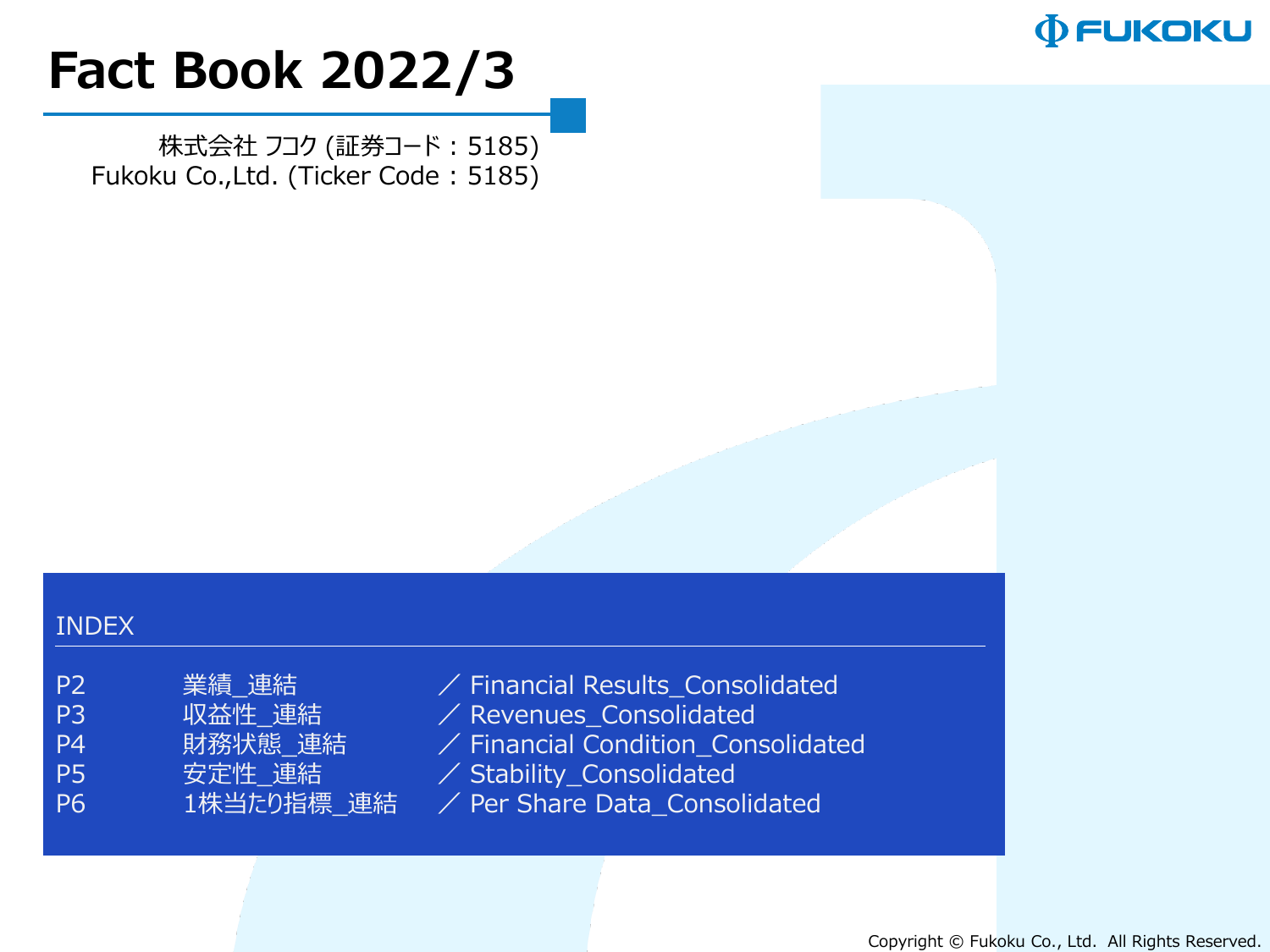### 業績\_連結 / Financial Results\_Consolidated  $\frac{2}{6}$

| 決算期   | <b>Fiscal Year Ended</b> |             | 2018/3 | 2019/3                            | 2020/3 | 2021/3 | 2022/3 |
|-------|--------------------------|-------------|--------|-----------------------------------|--------|--------|--------|
| 売上高   | (百万円) Net Sales          | (¥Millions) | 75,224 | 77,949                            | 74,839 | 63,214 | 71,504 |
| 営業利益  | (百万円) Operating Income   | (¥Millions) | 2,823  | 1,983                             | 878    | 693    | 1,749  |
| 経常利益  | (百万円) Ordinary Income    | (¥Millions) | 2,760  | 2,107                             | 979    | 1,435  | 2,522  |
| 当期純利益 | (百万円) Net Income         | (¥Millions) |        | $\triangle$ 243 $\triangle$ 2,690 | 309    | 1,254  | 2,084  |



Copyright © Fukoku Co., Ltd. All Rights Reserved.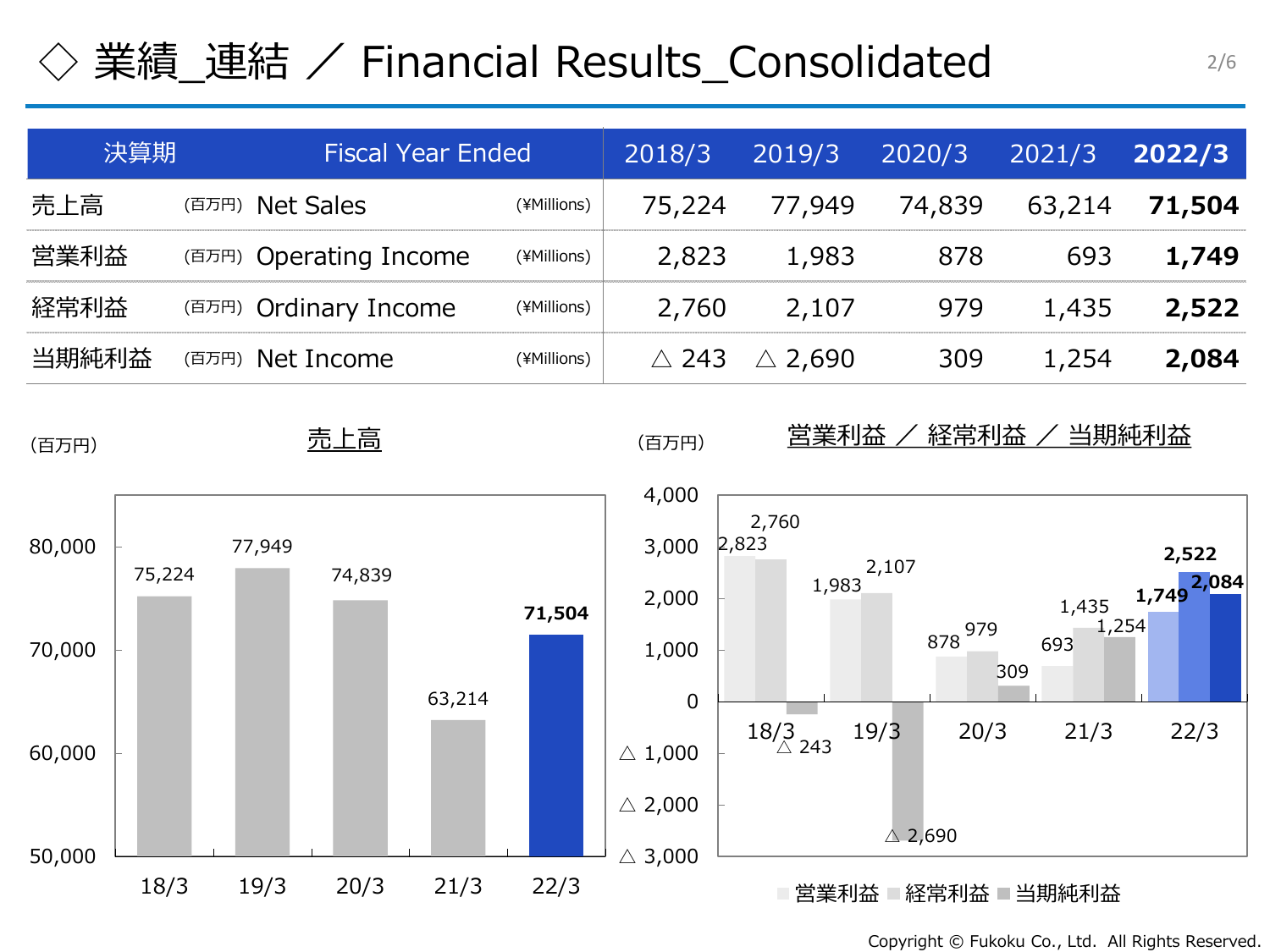#### 収益性 連結 / Revenues Consolidated

| 決算期       | <b>Fiscal Year Ended</b>              |     | 2018/3          | 2019/3          | 2020/3           | 2021/3 | 2022/3 |
|-----------|---------------------------------------|-----|-----------------|-----------------|------------------|--------|--------|
| 売上高営業利益率  | (%) Operating Income to Net Sales     | (%) | 3.8             | 2.5             | 1.2 <sub>1</sub> | 1.1    | 2.4    |
| 売上高経常利益率  | (%) Ordinary Income to Net Sales      | (%) | 3.7             | 2.7             | 1.3              | 2.3    | 3.5    |
| 売上高当期純利益率 | (%) Net Income to Net Sales           | (%) | $\triangle$ 0.3 | $\triangle$ 3.5 | 0.4              | 2.0    | 2.9    |
|           | 自己資本当期純利益率 (%) Return on Equity (ROE) | (%) | $\triangle$ 0.7 | $\triangle$ 8.5 | 1.0              | 4.2    | 6.7    |
| 総資本経常利益率  | (%) Return on Assets (ROA)            | (%) | 4.1             | 3.1             | 1.5              | 2.2    | 3.9    |

(注)売上高営業利益率=営業利益/売上高×100 売上高経常利益率=経常利益/売上高×100 売上高当期純利益率=当期純利益/売上高×100 自己資本当期純利益率=当期純利益/自己資本(当期末・前期末の平均値)×100 (\*) 自己資本=株主資本+評価・換算差額等 総資本経常利益率=経常利益/総資本(当期末・前期末の平均値)×100

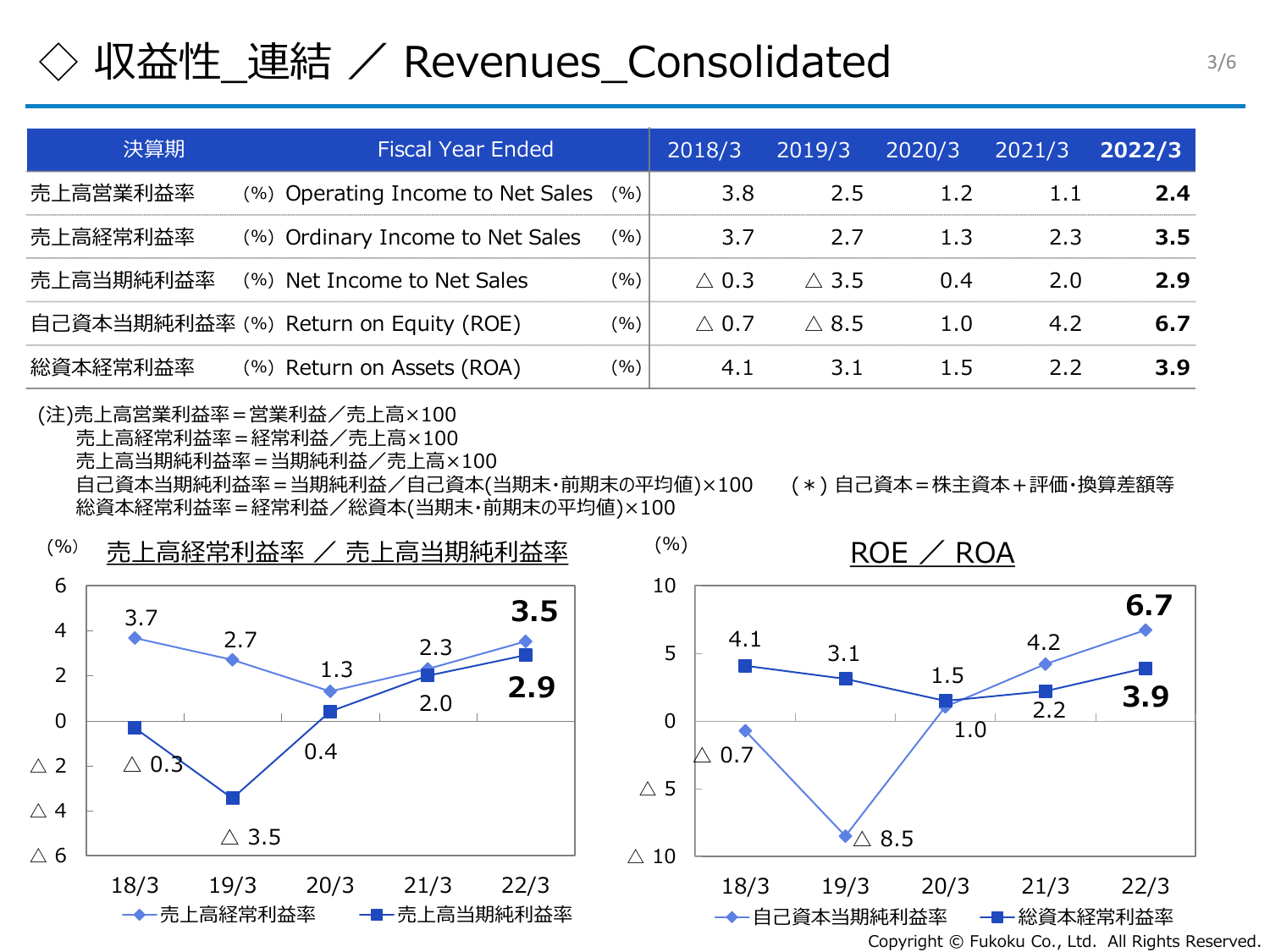### 財務状態 連結 / Financial Condition Consolidated 4/6

| 決算期        | <b>Fiscal Year Ended</b>                     |             | 2018/3 | 2019/3 | 2020/3 | 2021/3 | 2022/3 |
|------------|----------------------------------------------|-------------|--------|--------|--------|--------|--------|
| 総資産        | Total Assets<br>(百万円)                        | (¥Millions) | 70,627 | 67,584 | 65,246 | 63,817 | 65,039 |
| 流動資産       | (百万円)<br><b>Current Assets</b>               | (¥Millions) | 38,485 | 38,251 | 36,323 | 36,218 | 37,744 |
| 固定資産       | <b>Fixed Assets</b><br>(百万円)                 | (¥Millions) | 32,142 | 29,333 | 28,923 | 27,599 | 27,294 |
| 有利子負債      | <b>Interest-Bearing Liabilities</b><br>(百万円) | (¥Millions) | 10,910 | 11,031 | 12,891 | 12,089 | 10,969 |
| 純資産 (株主資本) | Shareholders' Equity<br>(百万円)                | (¥Millions) | 36,178 | 32,036 | 31,941 | 32,321 | 34,377 |
| 自己資本比率     | Shareholders' Equity Ratio<br>(% )           | (%)         | 47.8   | 43.8   | 45.2   | 47.1   | 49.5   |

(注)有利子負債=短期借入金+長期借入金+社債 自己資本比率=自己資本/総資産×100 (\*) 自己資本=株主資本+評価・換算差額等

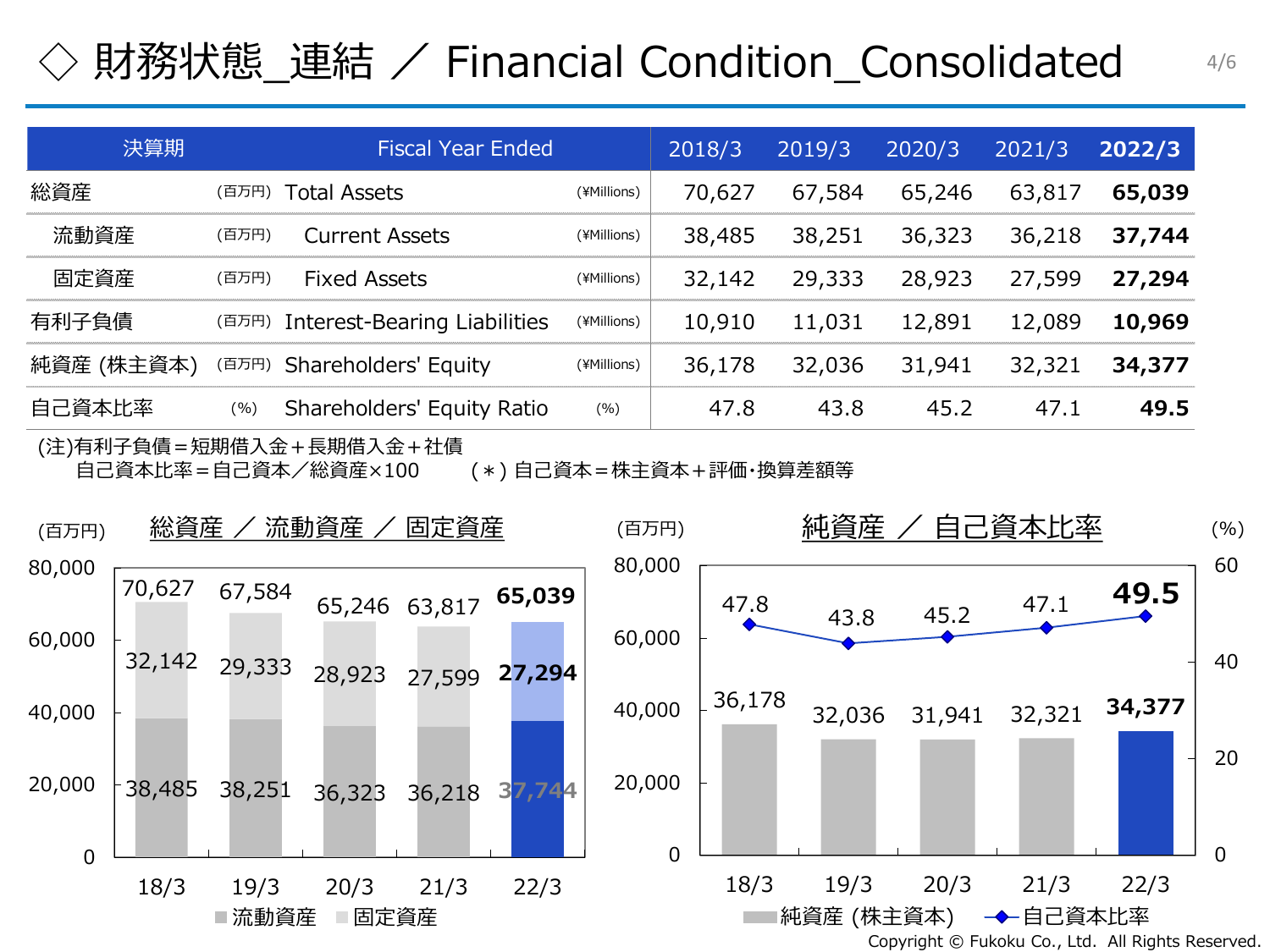## ◇ 安定性\_連結 / Stability\_Consolidated 5/6

| 決算期        | <b>Fiscal Year Ended</b> |       | 2018/3 | 2019/3 | 2020/3 | 2021/3 | 2022/3 |
|------------|--------------------------|-------|--------|--------|--------|--------|--------|
| 流動比率       | (%) Current Ratio        | (%)   | 151.8  | 149.2  | 147.0  | 155.6  | 165.6  |
| 固定比率       | (%) Fixed Assets Ratio   | (9/0) | 83.8   | 88.8   | 90.6   | 85.4   | 79.4   |
| <b>DER</b> | (倍) Debt-Equity Ratio    | $(-)$ | 0.29   | 0.30   | 0.40   | 0.37   | 0.32   |

(注) 流動比率=流動資産(期末)/流動負債(期末)×100 固定比率=固定資産(期末)/純資産(期末)×100 DER=有利子負債(期末)/純資産(期末)



Copyright © Fukoku Co., Ltd. All Rights Reserved.